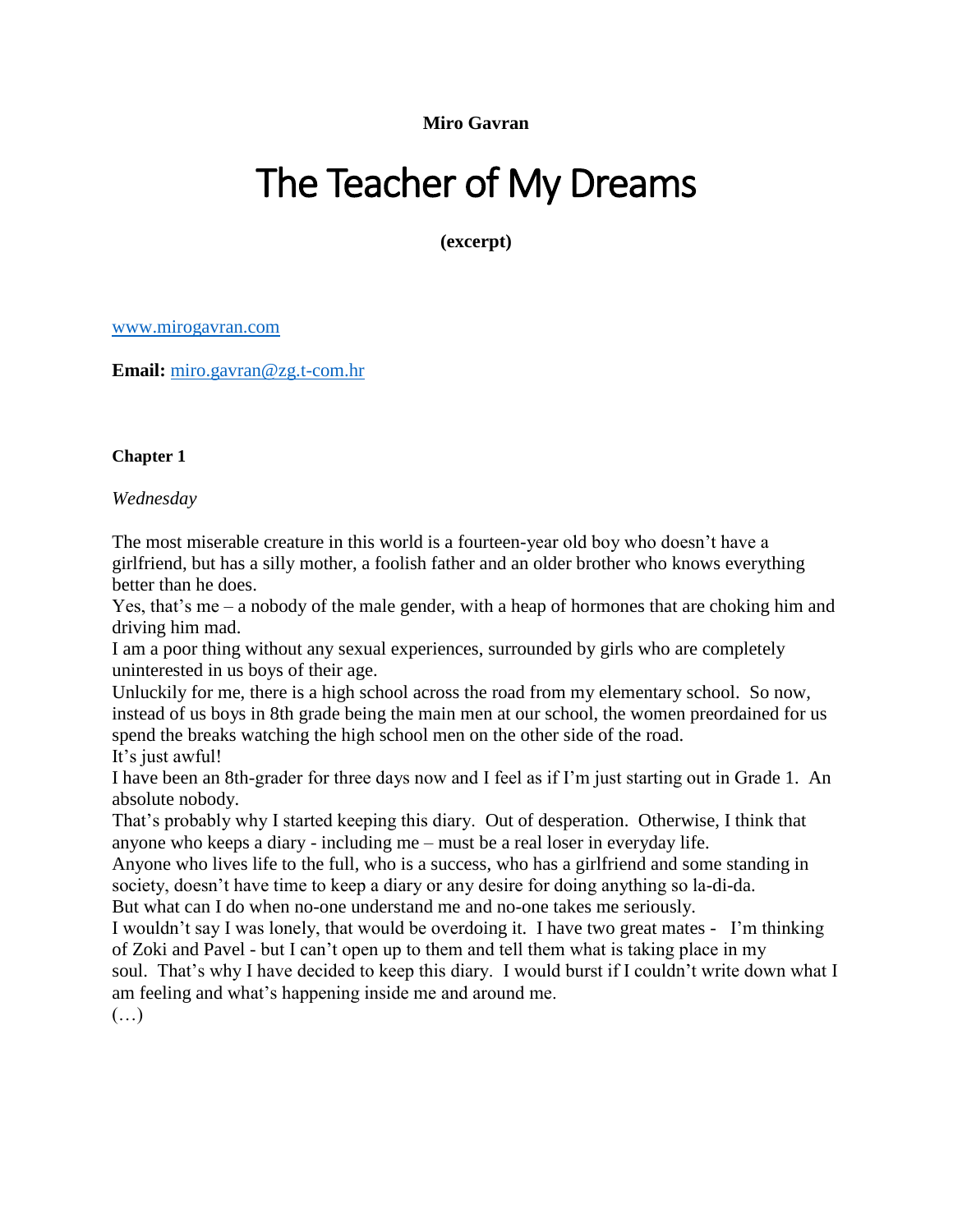When my parents came back from the parent/teacher meeting this evening, I heard both good news and bad news.

The good news was that the home-room teacher had arranged with our parents that we would be going skiing at Bled in Slovenia during the winter holidays.

The bad news came from the school psychologist, who was at the second part of the meeting to advise the parents on the problems of children in adolescence and how they should be treated. As an example of a child requiring everyone's serious concern and careful supervision of his growing-up process he mentioned – me. He quoted the definition of puberty that I had written in that stupid questionnaire. In my answer to the question: "What is puberty?" I had answered, "PUBERTY IS A STATE OF COMPLETE UNHAPPINESS".

My mother was very embarrassed when she heard that in front of all the other parents, and my dad made the whole thing worse by saying:

"I agree with my son's definition, but I would augment it and say: PUBERTY IS A STATE OF COMPLETE UNHAPPINESS FOR ALL PARENTS WHOSE CHILDREN ARE GOING THROUGH PUBERTY".

All the other parents burst out laughing at what he said, while Mum was even more embarrassed and tried to fix up the situation by saying that her husband had actually wanted to say something else. Dad told her that he had said exactly what he wanted to say, and they almost ended up having a fight in front of everybody.

On the whole, they left a terrible impression. And they had gone to the parents' meeting intending to act out the role of a harmonious couple who cared about the future of their child. For a while, they argued in front of me because of their failed performance, and then they suddenly turned their weapons on me:

"How could you write that? It will turn out that there is something lacking in this family, that we are not good parents", shouted Mum.

"You embarrassed us in front of everyone", said Dad, joining in her attack.

"I only wrote what I thought, and you want to raise me to be like you two, a hypocrite and a liar", I snapped back at them, offended at what they were saying to me.

"Life is a complex phenomenon in which the first to suffer are those who openly say everything they have on their minds", said Mum.

"Ahh, but I don't want to live the way you do", I replied with growing conviction.

"You really do behave like an ordinary lump of hormones that provokes everybody around it", said my father, delivering the lowest blow of all.

 $(\ldots)$ 

That night I couldn't fall asleep. Whatever I thought about, she was there. Her face, her eyes, her voice, and the way she moves. . . Somewhere before dawn I admitted to myself what I hadn't been prepared to for days. I admitted to myself that I was madly in love with my teacher, Stella, with the loveliest woman in Croatia and even outside its borders, and that I could barely wait to see her again and take delight in being near her.

\*In the days that followed, my mental state got worse and worse. Love flooded through me. I became the prisoner of a woman who never left my thoughts for a moment. From the time I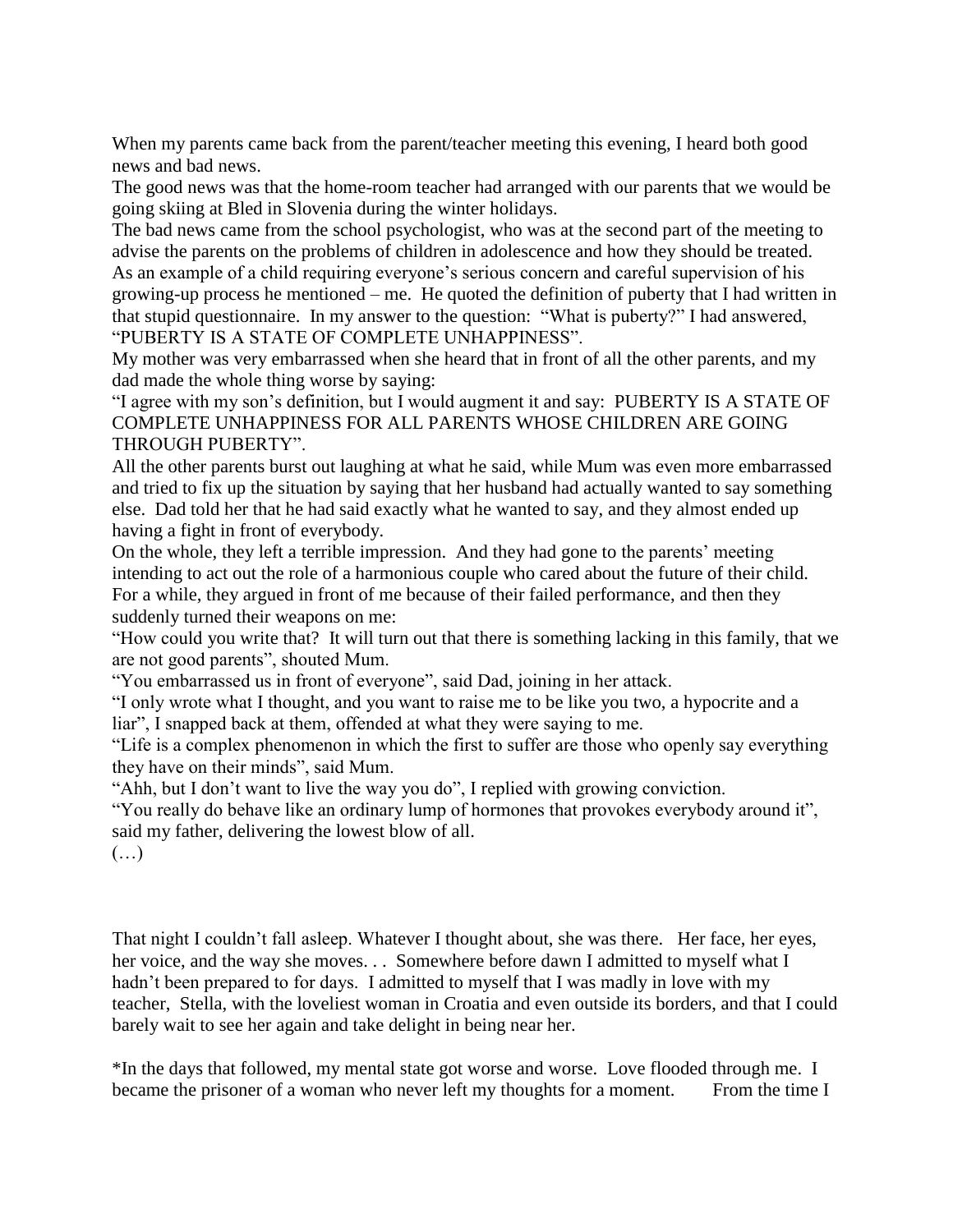woke up right up until I went to bed late at night, a night without sleep, my teacher was always in my mind. Her image flickered in front of my eyes; I could conjure her up in such a way that I could "see" her as if she was there in front of me, life-size.

Instead of just being a miserable adolescent, with no girlfriend and no luck in love, now I became a pathetic creature. An unfortunate wretch. I was jinxed. There never was such a loser. All my life I had imagined how great it must be to fall in love completely, like in the novels, to fall in love with no holding back, so that you were breathless just at the thought of your loved one. And now, finally, when that love from the stories and the most romantic films had come into my life, it turned out that it did not make me happy at all, but made me so unhappy that it hurt.

Can there be anything in the world as unfortunate as an impossible love? And could any love be more impossible than mine? Could anyone be more miserable and unhappy than a fourteen-yearold in love with his teacher, who was nine years older?

What were the chances of her ever loving me back? One in a billion!

What was even worse, although common sense told me that it would be best to forget her and not hold out any hope, I was like someone who had been shipwrecked and was floating alone in the open sea, but was still hopeful of being rescued. I, too, was still hopeful, hopeful that our love would have a happy ending one day.

I started imagining that in four years time, when I turned eighteen, I would walk into a disco and see her there. She would be twenty-seven then.

I approach her, ask her to dance, and she accepts.

She does not recognize me, because I have changed in the meantime. I have worked out at the health club, persistently, for days, months, and years. I look as strong and powerful as if I am twenty-five. And anyway, the poor lighting in the disco works in my favor.

Luckily, she is not wearing her lenses. (Let's say that her sight would not be so good in four years time, so that she would have to wear lenses.) Simply put, it does not even occur to her that the young man is her former student.

We dance and talk, dance and talk. Our bodies draw closer together, and they touch from time to time to the rhythm of the music and each time a shock goes through me.

At one moment, she is pressed right up against me. And what is wonderful is that I can see that it pleases her.

We look into each others' eyes.

Passion and attraction engulf the two of us at the same time. As if in agreement, our lips join.

We give ourselves up to a long, passionate kiss, a kiss that neither of us wants to end.

We walk out of the disco.

I open the door to my sports car that I had bought a month earlier, after I won a million Euro in a quiz. With the rest of the money, I had bought a four-roomed flat on Pantovčak, the best part of town, and that is where I am driving her for a drink.

We go into my flat. She is delighted with the way I have decorated it. She notices a hundred or so hard-cover Russian classics from the 19th century on one of the bookshelves.

We light candles and aromatic oils.

She takes off her clothes, I take off my clothes.

We are both naked, we make love as the fire crackles in the fireplace...

Then it hits me that anything like that will only be possible after four long years have gone

by. The North Pole ice could melt by then, Zagreb could be razed to the ground by a catastrophic earthquake, and something could happen to her or to me in the meantime. For